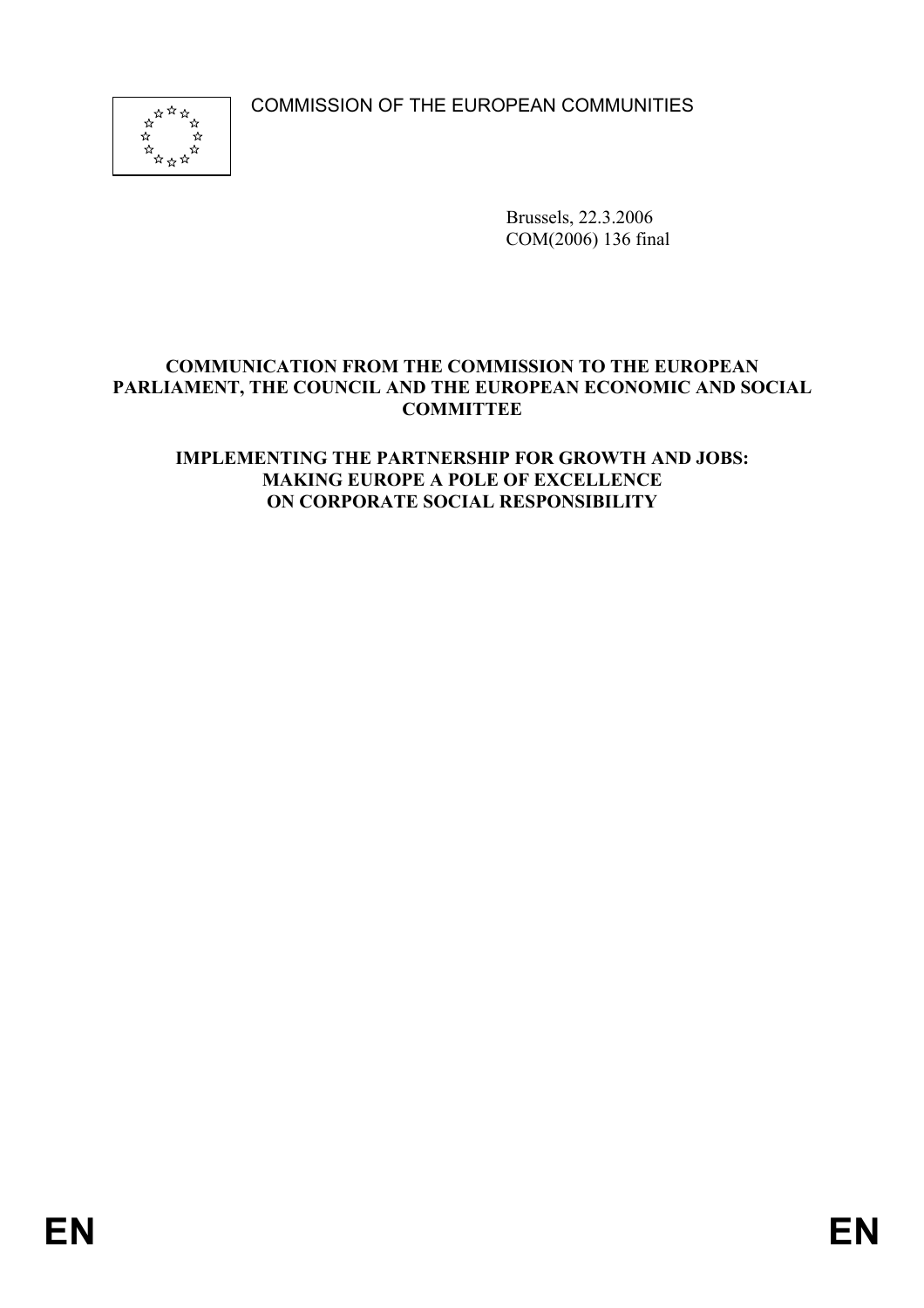## **COMMUNICATION FROM THE COMMISSION TO THE EUROPEAN PARLIAMENT, THE COUNCIL AND THE EUROPEAN ECONOMIC AND SOCIAL COMMITTEE**

## **IMPLEMENTING THE PARTNERSHIP FOR GROWTH AND JOBS: MAKING EUROPE A POLE OF EXCELLENCE ON CORPORATE SOCIAL RESPONSIBILITY**

### **1. INTRODUCTION**

Corporate social responsibility (CSR) is a concept whereby companies integrate social and environmental concerns in their business operations and in their interaction with their stakeholders on a voluntary basis<sup>1</sup>. It is about enterprises deciding to go beyond minimum legal requirements and obligations stemming from collective agreements in order to address societal needs. Through CSR, enterprises of all sizes, in cooperation with their stakeholders, can help to reconcile economic, social and environmental ambitions. As such, CSR has become an increasingly important concept both globally and within the EU, and is part of the debate about globalisation, competitiveness and sustainability. In Europe, the promotion of CSR reflects the need to defend common values and increase the sense of solidarity and cohesion.

Since the end of the Cold War the market economy has prevailed throughout most of the world. While this has opened up new opportunities for business, it also creates a corresponding need for self-limitation and mobilisation on the part of the business community, in the interest of social stability and the well-being of modern democratic societies. Moreover, within the EU, better regulation and the promotion of entrepreneurial culture are now high on the European agenda, as confirmed by the Commission's 2006 Annual Progress Report on Growth and Jobs<sup>2</sup>. The Commission is committed to promoting the competitiveness of the European economy in the context of the relaunched Lisbon Partnership for Growth and Jobs. In turn it calls on the European business community to publicly demonstrate its commitment to sustainable development, economic growth and more and better jobs, and to step up its commitment to CSR, including cooperation with other stakeholders. More than ever Europe needs active entrepreneurs, positive attitudes towards entrepreneurship, and confidence and trust in business. Europe needs a public climate in which entrepreneurs are appreciated not just for making a good profit but also for making a fair contribution to addressing certain societal challenges.

The Commission therefore wishes to give greater political visibility to CSR, to acknowledge what European enterprises already do in this field and to encourage them to do more. Because CSR is fundamentally about voluntary business behaviour, an approach involving additional obligations and administrative requirements for business risks being counter-productive and would be contrary to the principles of better regulation. Acknowledging that enterprises are the primary actors in CSR, the Commission has decided that it can best achieve its objectives by working more closely with European business, and therefore announces backing for the

1 COM(2001) 366.

1

<sup>2</sup> COM(2006) 30.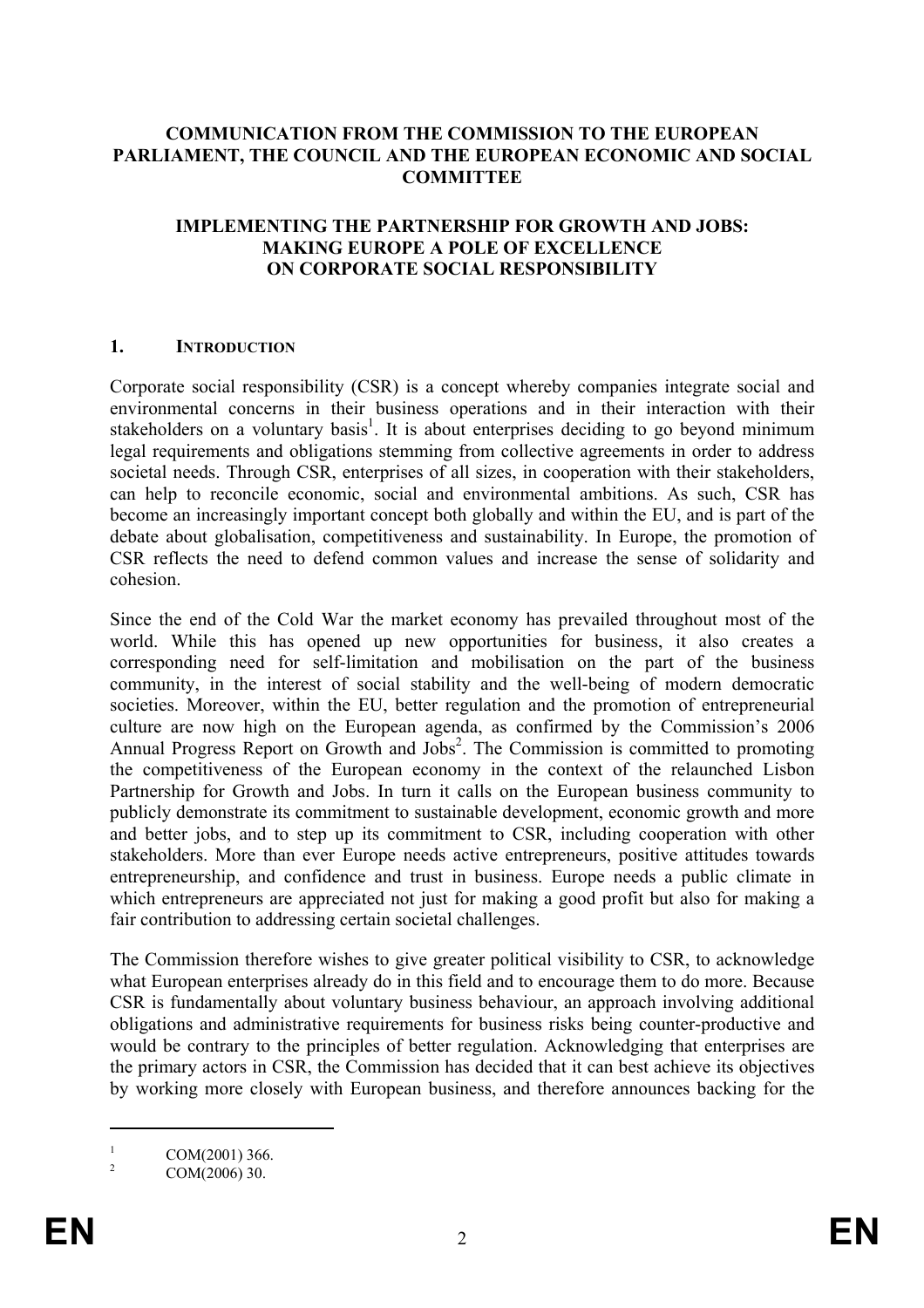launch of a European Alliance on CSR, a concept drawn up on the basis of contributions from business active in the promotion of CSR. The Alliance is an open alliance of European enterprises, for which enterprises of all sizes are invited to express their support. It is a political umbrella for new or existing CSR initiatives by large companies, SMEs and their stakeholders. It is not a legal instrument and is not to be signed by enterprises, the Commission or any public authority. It is a political process to increase the uptake of CSR amongst European enterprises.

Backing for the new Alliance should be understood as a key component of a wider partnership that the Commission wishes to pursue with all stakeholders involved in CSR. In presenting this Communication, the Commission draws on several years of public debate and consultation with all stakeholders, most particularly in the context of the European Multistakeholder Forum on CSR, which presented its final report in 2004. The Commission continues to attach utmost importance to dialogue with and between all stakeholders, and proposes to re-convene meetings of the Multistakeholder Forum at regular intervals with a view to continually reviewing progress on CSR in the EU.

# **2. CSR IN SUPPORT OF SUSTAINABLE GROWTH AND MORE AND BETTER JOBS**

Sustainable growth and more and better jobs are the twin challenges the EU must now address in the face of global competition and an ageing population to safeguard our model for European society, based on equal opportunities, high quality of life, social inclusion and a healthy environment. This is why the Commission called for a fresh start to the Lisbon agenda by launching a Partnership for Growth and Jobs in February 2005 and renewing its Sustainable Development Strategy in December 2005. This is also why the informal meeting of Heads of State and Government at Hampton Court in October 2005 called for innovative answers to address the competitive challenge while defending European values.

The revised Lisbon strategy promotes growth and jobs in a manner that is fully consistent with sustainable development, which remains an overarching long term goal for the European Union. Enterprises, as the motor for economic growth, job creation, and innovation, are key actors in delivering the Lisbon and sustainable development objectives.

Europe needs business to do what it does best: to provide products and services that add value for society and to deploy entrepreneurial spirit and creativity towards value and employment creation. However Europe does not need just business but socially responsible business that takes its share of responsibility for the state of European affairs. In its contribution to the March 2005 Spring Council, the Commission recognised that CSR "*can play a key role in contributing to sustainable development while enhancing Europe's innovative potential and*  competitiveness<sup>3</sup>. In the Social Agenda<sup>4</sup>, the Commission announced that it would, in cooperation with Member States and stakeholders, present initiatives to further enhance the development and transparency of CSR. In the revised Sustainable Development Strategy<sup>5</sup>, the Commission called "*on the business leaders and other key stakeholders of Europe to engage in urgent reflection with political leaders on the medium- and long-term policies needed for sustainability and propose ambitious business responses which go beyond existing minimum legal requirements*".

1

<sup>3</sup> COM(2005) 24. 4

COM(2005) 33.

<sup>5</sup> COM(2005) 658.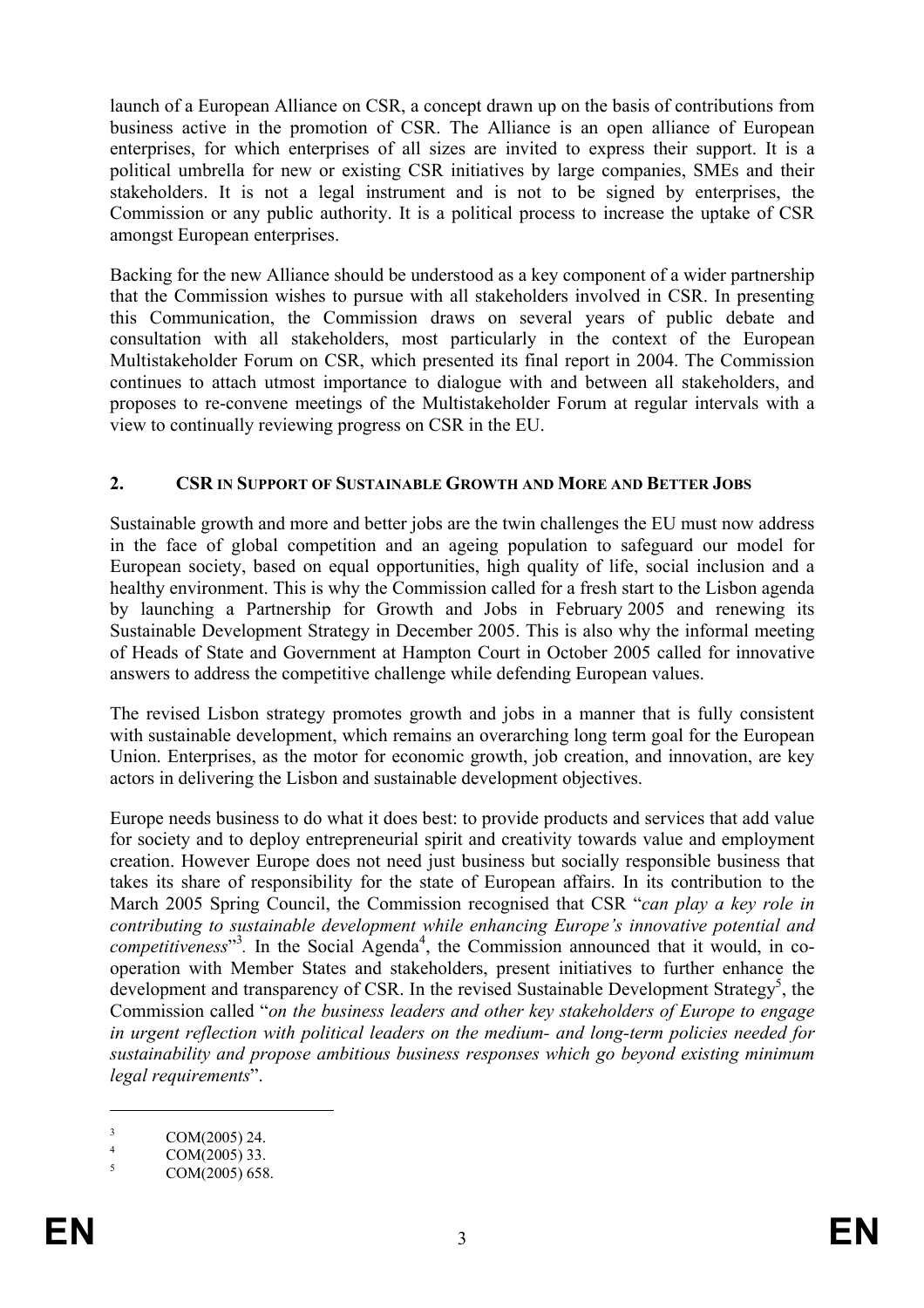In March 2005, the European Council underlined that "*in order to encourage investment and provide an attractive setting for business and work, the European Union must complete its internal market and make its regulatory environment more business-friendly, while business must in turn develop its sense of social responsibility*"*.* In the Integrated Guidelines for Growth and Jobs (2005-2008), the Council recommended that Member States should "*encourage enterprises in developing their corporate social responsibility*". The European Parliament has made valuable contributions to the debate on CSR, notably in its resolutions of  $2002^6$  and  $2003^7$ .

Against this backdrop, the Commission has reviewed the work accomplished on CSR at EU level, in order to align its approach with the priorities and working methods of the Growth and Jobs strategy. The Commission believes that the potential of enterprises can and should be better harnessed in support of sustainable development and the Growth and Jobs strategy. In keeping with the spirit and priority areas of its 2006 Annual Progress Report on Growth and Jobs, the Commission invites European enterprises to "move up a gear" and to strengthen their commitment to CSR. In doing so the Commission wishes to create a more favourable environment for all actors in CSR and to explore with all stakeholders the potential of CSR to contribute to the development of European societies.

CSR practices are not a panacea and can not on their own be expected to deliver these outcomes. They are not a substitute for public policy, but they can contribute to a number of public policy objectives, such as:

- more integrated labour markets and higher levels of social inclusion, as enterprises actively seek to recruit more people from disadvantaged groups;
- investment in skills development, life-long learning and employability, which are needed to remain competitive in the global knowledge economy and to cope with the ageing of the working population in Europe;
- improvements in public health, as a result of voluntary initiatives by enterprises in areas such as the marketing and labelling of food and non-toxic chemicals;
- better innovation performance, especially with regard to innovations that address societal problems, as a result of more intensive interaction with external stakeholders and the creation of working environments more conducive to innovation;
- a more rational use of natural resources and reduced levels of pollution, notably thanks to investments in eco-innovation and to the voluntary adoption of environmental management systems and labelling;
- a more positive image of business and entrepreneurs in society, potentially helping to cultivate more favourable attitudes towards entrepreneurship;
- greater respect for human rights, environmental protection and core labour standards, especially in developing countries;
- poverty reduction and progress towards the Millennium Development Goals.

1

<sup>6</sup> P5\_TA(2002)0278.

<sup>7</sup> P5\_TA(2003)0200.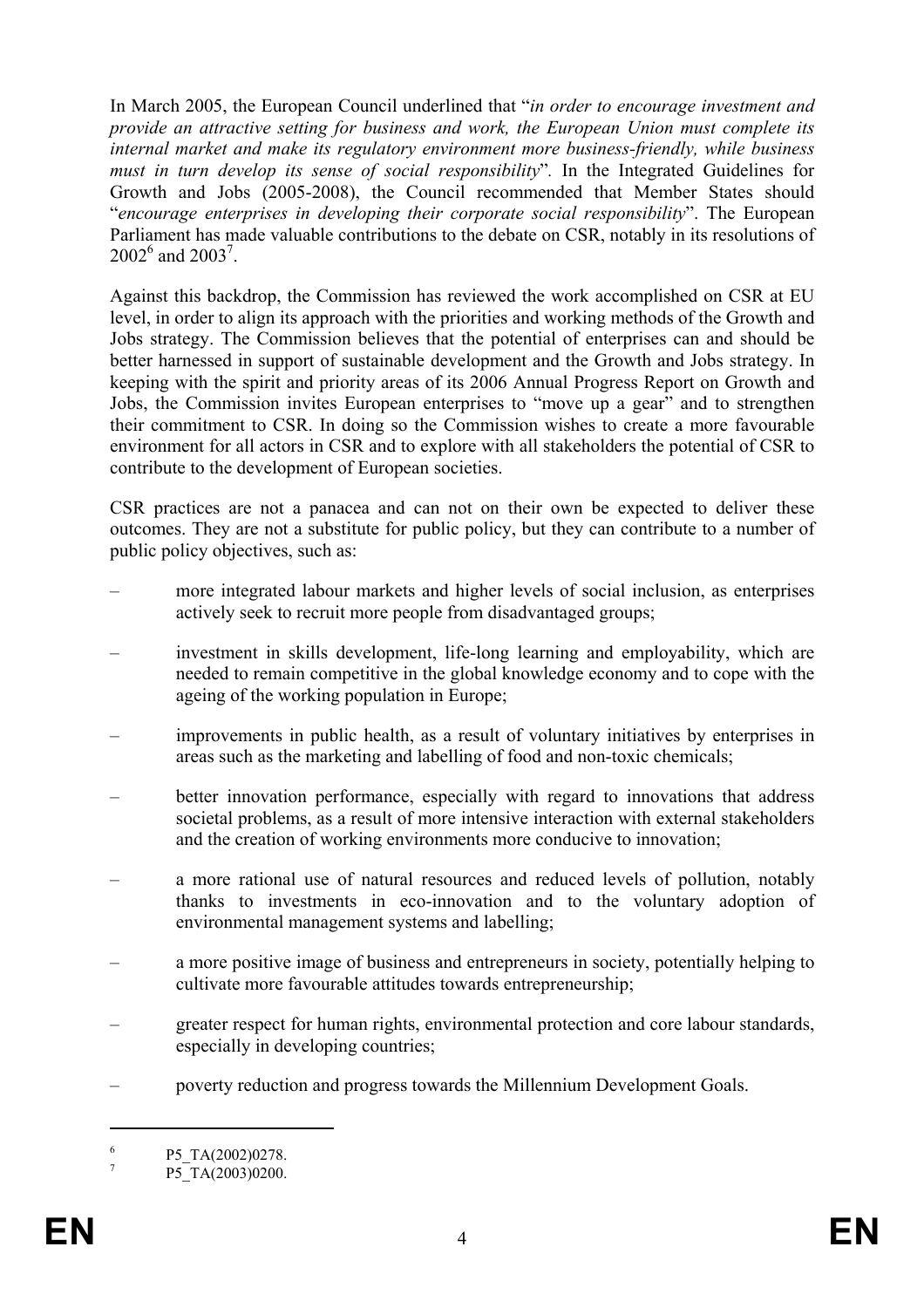# **3. MAKING EUROPE A POLE OF EXCELLENCE ON CSR**

Much progress has been made on CSR since the Lisbon Council made its appeal to companies<sup>7</sup> sense of social responsibility in March 2000. A Green Paper  $(2001)^8$ , a Communication  $(2002)^9$ , and the setting up of an EU Multi-Stakeholder Forum on CSR (CSR Forum) marked important steps in this process.

The CSR Forum brought together representatives of business, trade unions and civil society, with the Commission in a facilitating role. The Commission welcomes the Forum's work and final report of June 2004, and agrees with stakeholders that the report's recommendations, if fully implemented by the relevant actors, would help advance CSR in Europe and globally. The Forum succeeded in achieving a measure of consensus among participants, but is also revealed the significant differences of opinion between business and non-business stakeholders. A common European understanding of what CSR means has emerged on the basis of the Commission definition of CSR as *a concept whereby companies integrate social and environmental concerns in their business operations and in their interaction with their stakeholders on a voluntary basis.* The CSR Forum confirmed this definition while further exploring its scope and boundaries. The Forum also reached consensus on the need for further awareness-raising and competency-building activities. There was no consensus, however, on topics such as company reporting requirements or the need for European standards on CSR.

Awareness, understanding and uptake of CSR have improved over the past few years, partly as a consequence of the CSR Forum and other actions supported by the Commission. At the same time, initiatives by business and other stakeholders have moved forward the development of CSR in Europe and globally. Social dialogue, especially at the sectoral level, has been an effective means for promoting CSR initiatives, and European Works Councils have also played a constructive role in the development of best practice on CSR.

Nevertheless, the uptake, implementation and strategic integration of CSR by European enterprises should be further improved. The role of employees, their representatives and their trade unions in the development and implementation of CSR practices should be further enhanced. External stakeholders, including NGOs, consumers and investors, should play a stronger role in encouraging and rewarding responsible business conduct. Public authorities at all levels should further improve the consistency of their policies in support of sustainable development, economic growth and job creation.

The EU's vision of long-term prosperity, solidarity and security also extends to the international sphere. The Commission recognises the linkages between the uptake of CSR in the EU and internationally, and believes that European companies should behave responsibly wherever they operate, in accordance with European values and internationally agreed norms and standards.

The Commission has reflected on how best to give a new impulse to make Europe a pole of excellence on CSR. It has considered the final report of the CSR Forum, as well as the views of stakeholders that are not reflected in that report. The challenge has been to find a new approach that inspires more enterprises to engage in CSR, since they are the primary actors in this field.

8 COM(2001) 366.

 $\overline{a}$ 

<sup>9</sup> COM(2002) 347.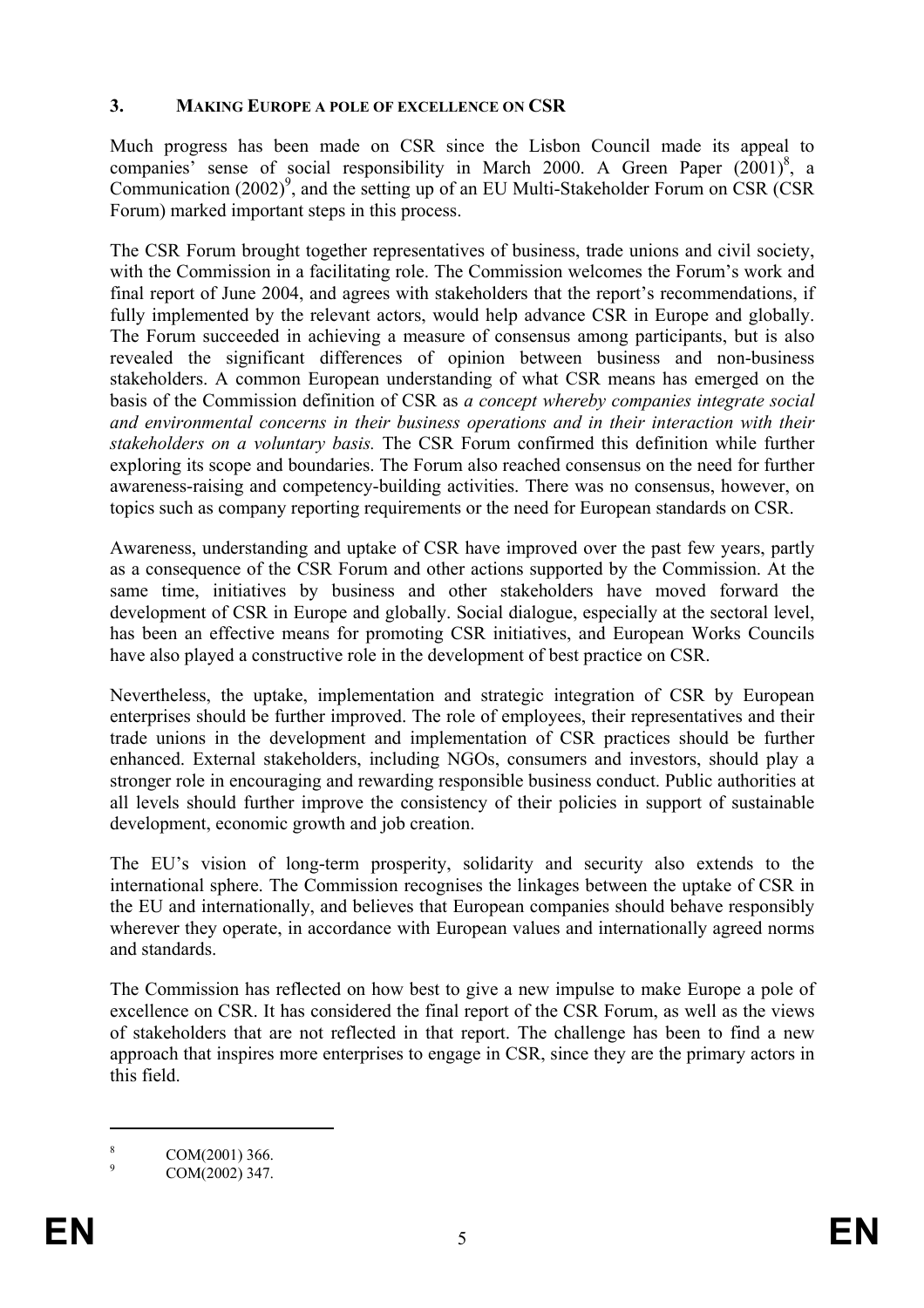# **4. A EUROPEAN ALLIANCE FOR CSR**

The Commission therefore backs the launching of the European Alliance for CSR, described in the document attached to this Communication. The Alliance is a political umbrella for new or existing CSR initiatives by large companies, SMEs and their stakeholders.

The Alliance has an open nature and European enterprises of all sizes are invited to voluntarily express their support. It is not a legal instrument and is not to be signed by enterprises, the Commission or any public authority. There are no formal requirements for declaring support for the Alliance, and the European Commission will not keep a list of companies that support it. The Commission's contribution to the Alliance will be the further promotion of CSR in line with the points mentioned under chapter 5 of this Communication. This does not imply any new financial obligations for the Commission.

The Commission expects the Alliance to have a significant impact on the attitude of European enterprises to CSR and on their positive engagement with social and environmental issues. It should create new partnerships with and new opportunities for stakeholders in their efforts to promote CSR, and is therefore a vehicle for mobilising the resources and capacities of European enterprises and their stakeholders. The voluntary commitment of European business to the Alliance and the supportive role of the Commission within its policies and instruments where appropriate will strengthen the development of CSR within the EU and abroad. The results of the Alliance should be understood as a voluntary business contribution to achieving the goals of the relaunched Lisbon Strategy and the revised Sustainable Development Strategy. However these results will also depend on the engagement of stakeholders, who are invited to make full use of the opportunities the Alliance offers.

To enhance the transparency, visibility and credibility of CSR practices, the Commission encourages enterprises that support the Alliance to make CSR information available to all stakeholders, including to consumers, investors and the wider public. Large companies in particular should seek to present CSR strategies, initiatives and their results or best practices in a way that is easily accessible to the public. In addition, the Commission will continue to support stakeholders in developing their capacity to assess and evaluate CSR practices.

The Commission recognises that without the active support and constructive criticism of nonbusiness stakeholders, CSR will not flourish. The Commission's backing of the Alliance is not a substitute for further dialogue with all stakeholders. The Commission remains committed to facilitating such dialogue, including through regular review meetings of the Multistakeholder Forum.

# **5. PROPOSED ACTIONS TO PROMOTE FURTHER TAKE-UP OF CSR PRACTICES**

In further promoting CSR, the Commission will emphasise the following aspects:

– **Awareness-raising and best practice exchange**. The Commission will further raise awareness about CSR and promote the exchange of best practice as CSR continues to evolve, with an emphasis on SMEs and on Member States where CSR is a less wellknown concept, as well as in acceding and candidate countries. It will do this in a strengthened partnership with business and all relevant stakeholders, including national and regional authorities. The Commission will further promote voluntary environmental instruments, such as environmental management systems and the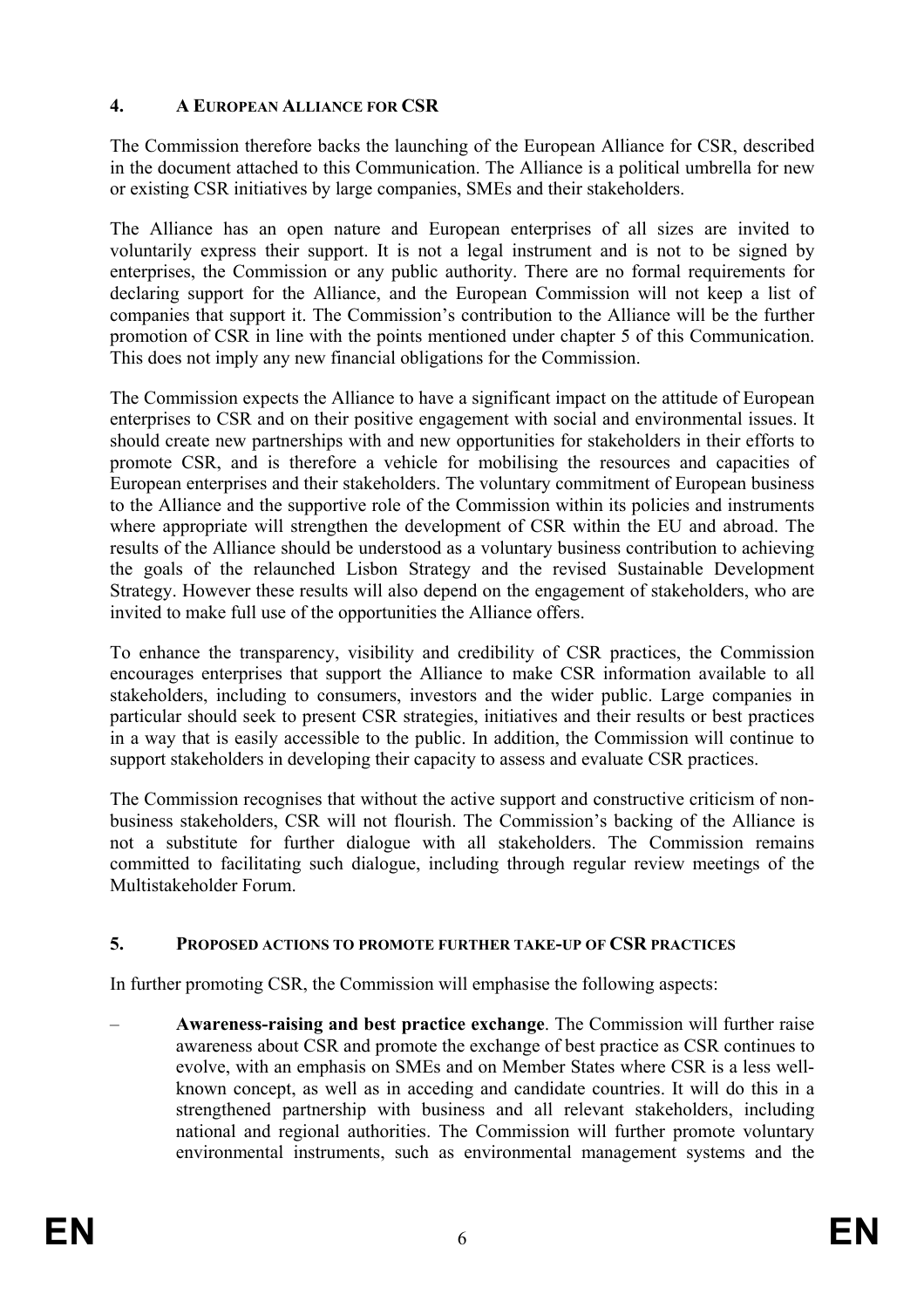Ecolabel scheme. Other initiatives to make citizens aware of social and environmental issues and the impact of their consumption and investment choices will also be promoted.

- **Support to multi-stakeholder initiatives**. Involving stakeholders enhances the effectiveness of CSR initiatives, which is why the Commission will organise regular review meetings of the Multistakeholder Forum. To foster greater awareness of CSR and further enhance its credibility, the Commission will continue to promote and support CSR initiatives by stakeholders, including social partners and NGOs, and in particular at sectoral level The European Platform for Nutrition is a good example of such initiative. The sectoral social dialogue committees are also an important mechanism in this regard.
- **Cooperation with Member States**. There is a broad consensus in Europe about the definition of CSR, although its precise nature and characteristics vary between different national and cultural contexts. Moreover, Member States have at their disposal a broad range of instruments to encourage CSR. Cooperation with Member States and acceding countries, in particular through the Group of High-Level National Representatives on CSR, is therefore an important aspect of Commission policy on CSR. Within Member States, the regional level can be an appropriate level for actions in support of CSR, especially as far as SMEs are concerned.
- **Consumer information and transparency**. Consumers play an important role in providing incentives for responsible production and responsible business behaviour. They are expected to exercise critical choice and encourage good products and good companies. At the moment consumers lack clear information on the social and environmental performance of goods and services, including information on the supply chain. The Commission will examine, in consultation with all relevant stakeholders, the need for further voluntary actions to achieve the objectives of transparency and information for consumers including on issues of public health.
- **Research**. There is a need for more interdisciplinary research on CSR, in particular on: links at the macro- and meso-levels between CSR, competitiveness and sustainable development; the effectiveness of CSR in reaching social and environmental objectives; and issues such as innovation, corporate governance, industrial relations, and the supply chain. CSR as practiced by SMEs is an important research topic in its own right, but should also be adequately reflected in other areas of CSR research. Additionally, the Life Cycle Social Impacts of processes, products, and services deserve more investigation. Building on the four CSR research projects financed under the  $6<sup>th</sup>$  Research Framework programme, the Commission will explore possibilities to support further research into CSR as part of the forthcoming 7<sup>th</sup> Framework Programme.
- **Education**. For CSR to become a mainstream business practice, the right knowledge and skills need to be developed among future entrepreneurs, business leaders, company managers and employees. CSR is also a lifelong learning issue. The Commission invites business schools, universities and other education institutions to incorporate CSR into education, as a cross-cutting issue, in particular into the curricula of future managers and graduate students.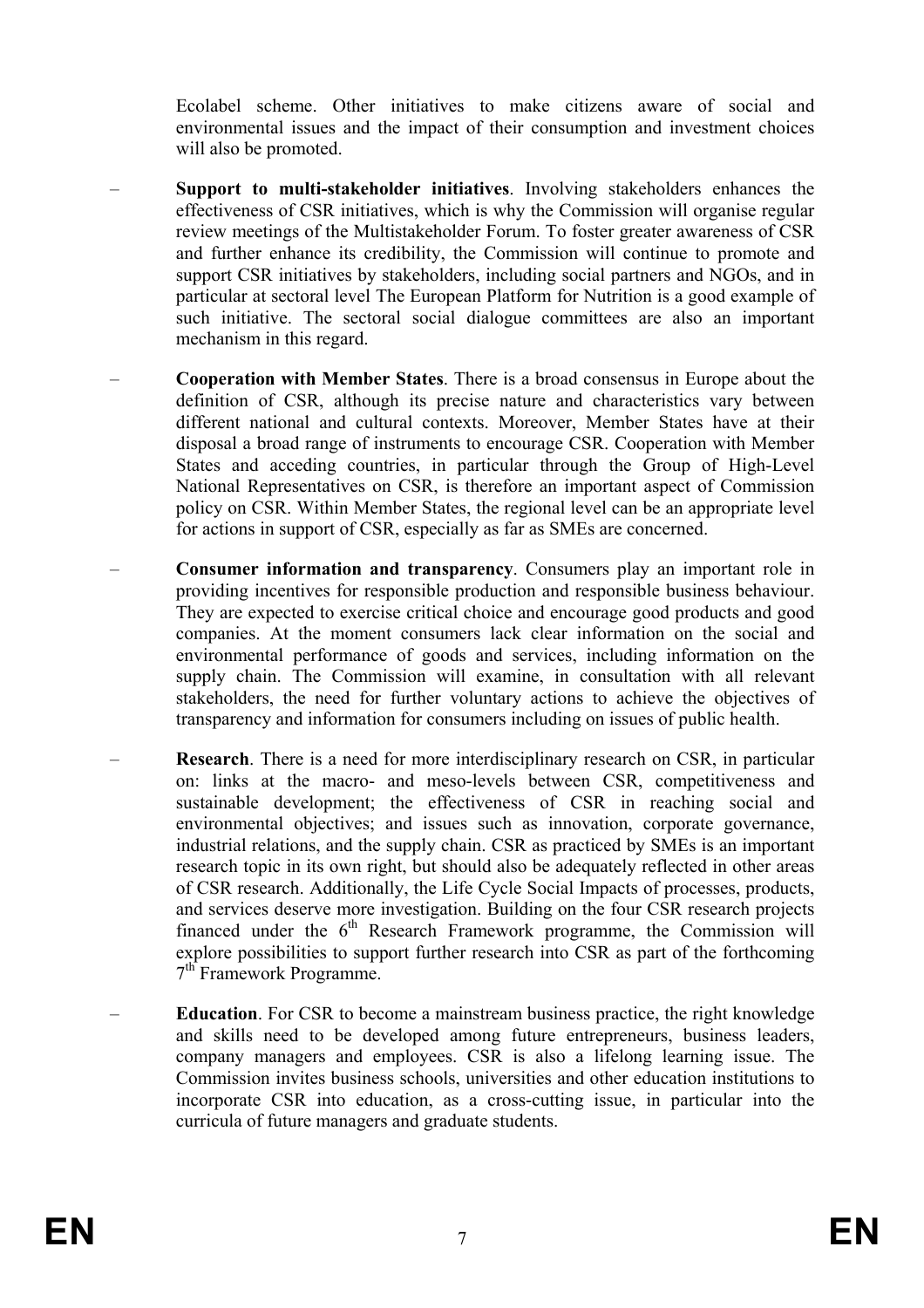- **SMEs**. The collective impact of CSR as practiced by SMEs is critical if the potential of CSR to contribute to growth and jobs and sustainable development in Europe is to be fully harnessed. The Commission recognises that a specific approach is needed to foster CSR amongst SMEs. Such an approach requires giving greater recognition to what many SMEs already do in the field of CSR. It also requires the active cooperation of mainstream SME intermediary organisations and support providers. The Commission will facilitate the exchange of experience about how best to encourage CSR amongst SMEs in Europe.
- **The international dimension of CSR**. The Commission will continue to promote CSR globally with a view to maximising the contribution of enterprises to the achievement of the UN Millennium Development Goals. The ILO Tripartite Declaration of Principles concerning MNEs and Social Policy, the OECD Guidelines for MNEs and the UN Global Compact, as well as other reference instruments and initiatives, provide international benchmarks for responsible business conduct. The Commission is committed to promoting awareness and implementation of these instruments and will work together with other governments and stakeholders to enhance their effectiveness.

The Commission will continue its leadership role in promoting high environmental standards internationally. The Commission aims to strengthen the sustainable development dimension of bilateral trade negotiations and to pursue the promotion of core labour standards in bilateral agreements. The Commission will encourage the inclusion of provisions to support internationally agreed CSR instruments and will seek to address CSR issues in bilateral dialogue between the parties. The Commission is also committed to using trade incentives as a means of encouraging respect for the main international human/labour rights, environmental protection and governance principles, in particular through the new EU "Generalised System of Preferences Plus" that entered into force on 1 January 2006. The Commission will strengthen its co-operation with the ILO to promote decent work, including through a pilot project on trade and decent work indicators in developing countries. The Commission will also present a communication on decent work in the course of 2006.

The Commission will discuss with partner countries and relevant stakeholders how to promote CSR in the framework of the Cotonou Agreement and the New Strategy for Africa<sup>10</sup>, and will propose that this issue be discussed during the EU-Africa Business Forum to be held in autumn 2006.

The Commission will follow other relevant international processes, such as the work of the UN Special Representative on Human Rights and Transnational Corporations and Other Business Enterprises, the possible development of an ISO guidance standard on social responsibility, and sectoral initiatives like the Kimberley Process Certification Scheme for rough diamonds.

<u>.</u>

 $10$  COM(2005) 489.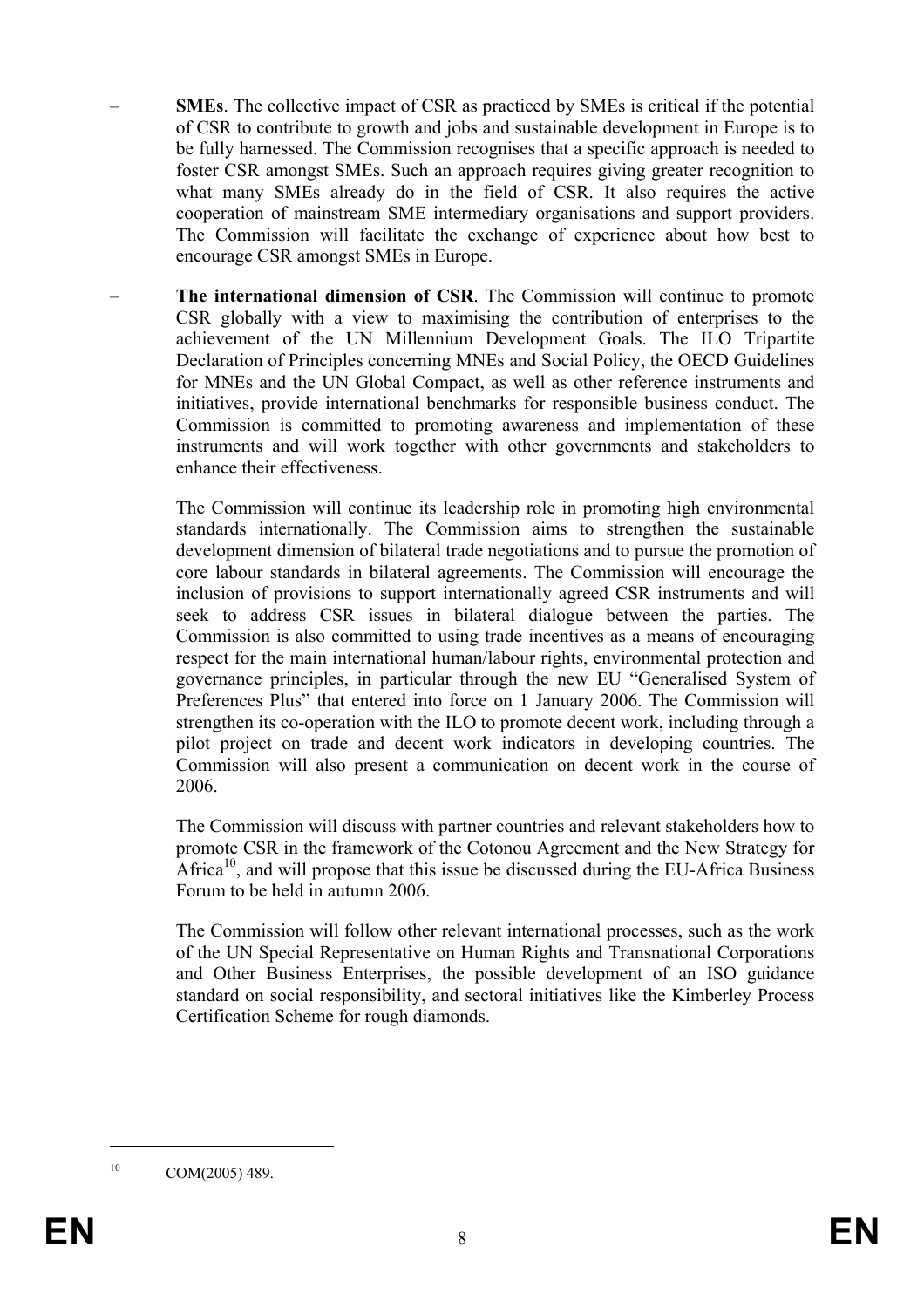## **6. CONCLUSION: THE NEED FOR A PARTNERSHIP AMONG ALL STAKEHOLDERS**

The Commission strongly believes that CSR matters to each and every European, since it represents an aspect of the European social model. CSR can contribute to sustainable development, while enhancing Europe's innovative potential and competitiveness, thereby also contributing to employability and job creation. Further promoting CSR is central to the new partnership for "growth and jobs" as well as for implementing sustainable development objectives. The Commission calls on all parties involved to contribute to the implementation of this ambitious new initiative. The Commission offers close partnership, with Member States, with business (through the Alliance described in annex) and with all stakeholders involved to make Europe a pole of excellence on CSR since CSR mirrors the core values of the EU itself. The Commission will reassess the evolution of CSR in Europe in a year's time following the discussion within the Multistakeholder Forum.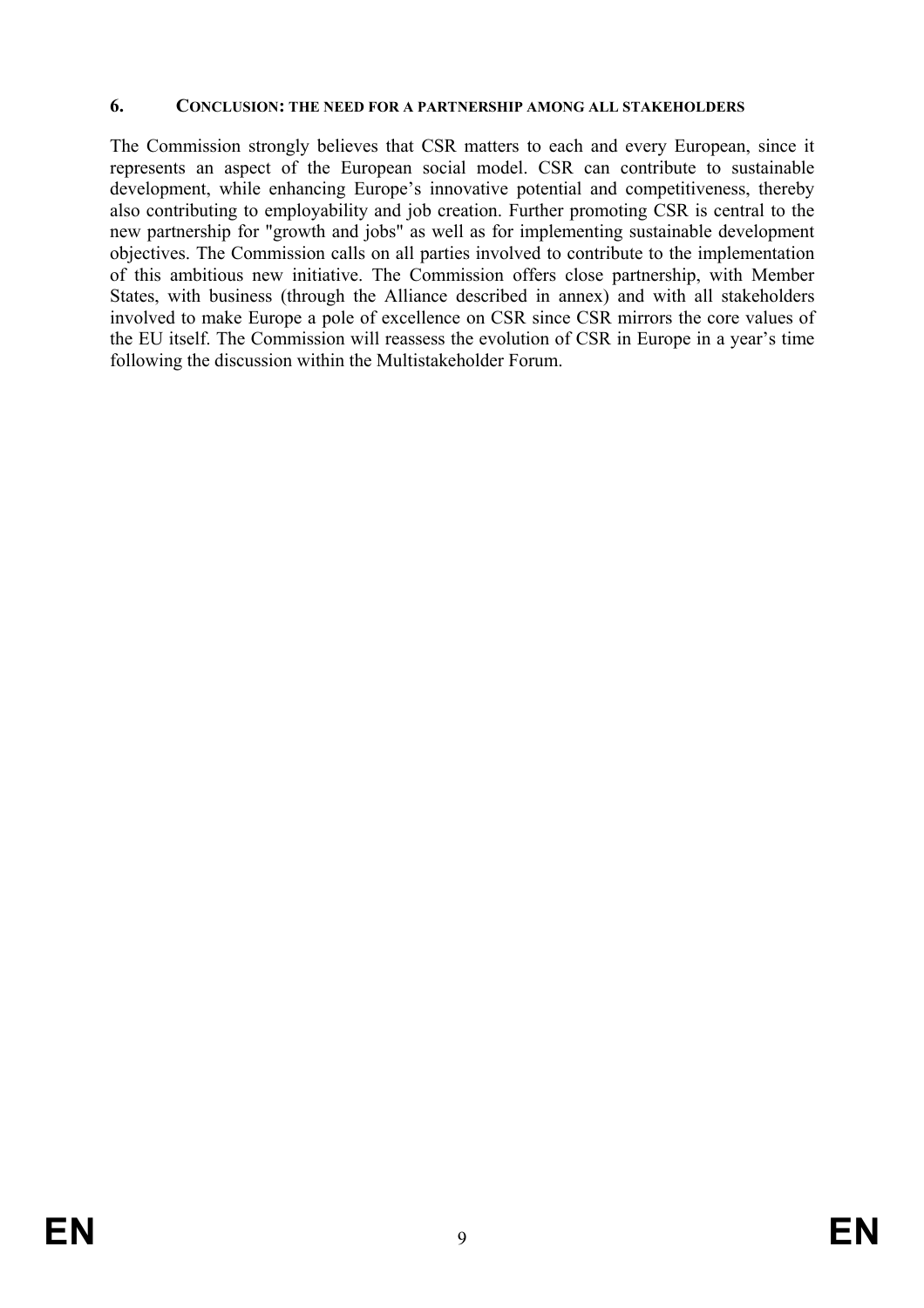# **ANNEX**

## **MAKING EUROPE A POLE OF EXCELLENCE ON CORPORATE SOCIAL RESPONSIBILITY:**

### **THE EUROPEAN ALLIANCE FOR CSR**

#### **CSR MATTERS TO ALL OF US**

Corporate Social Responsibility (CSR) matters because it mirrors the core values of the society in which we wish to live. It matters to individual companies, big or small, who through innovative products and services, new skills and stakeholder engagement can improve their economic, environmental and social performance in the short and long term. It matters to those who work in and for companies, for whom it can help to create a more rewarding and inspiring working environment. It matters to those who buy from companies, to consumers who are paying more and more attention to the social and environmental credentials of the products and services they buy. It matters to the local communities where companies operate, who want to know that they are living amongst organisations that share their values and concerns. It matters to investors who feel that responsible business behaviour needs to be encouraged. It matters to people in other parts of the world who expect European based companies to behave in accordance with European and international values and principles. And it matters to our children and future generations who expect to live in a world which respects people and nature.

### **STRIVING FOR A SUSTAINABLE MARKET ECONOMY**

A strong business commitment to CSR as well as an overall supportive role of public authorities towards CSR has become particularly important over the last 15 years as regard its contribution to the respect for human rights and the rule of law as well as the sustainable functioning of democracy and market economy, be it on a local, national, European or global scale. In order to be a successful economic model, the market economy needs to build on some essential prerequisites: on the one hand an effective and coherent legislative and regulatory framework; on the other hand, self limitation and self control as much as a proactive climate of innovation and entrepreneurship, fairness and trust: all these are necessary elements to combine high levels of economic success, environmental protection, social cohesion and welfare. To this end, leading enterprises in Europe are more than ever undergoing a process of searching, learning and innovating as regards their governance, management, stakeholder dialogue and product development, thereby making corporate and product responsibility a natural part of their everyday business practice and competitiveness. Small companies, as a key driver for growth and jobs in Europe, have as much to offer as large companies when it comes to corporate responsibility, even though they often adopt a more informal and intuitive approach to CSR. Against the background of globalisation and the associated structural changes, companies are making these shifts in the expectation that the other stakeholders also commit and shoulder their share of the risks and opportunities of responsibility and innovation. Dialogue with stakeholders helps companies to anticipate and deal with social and environmental issues which may affect future competitiveness.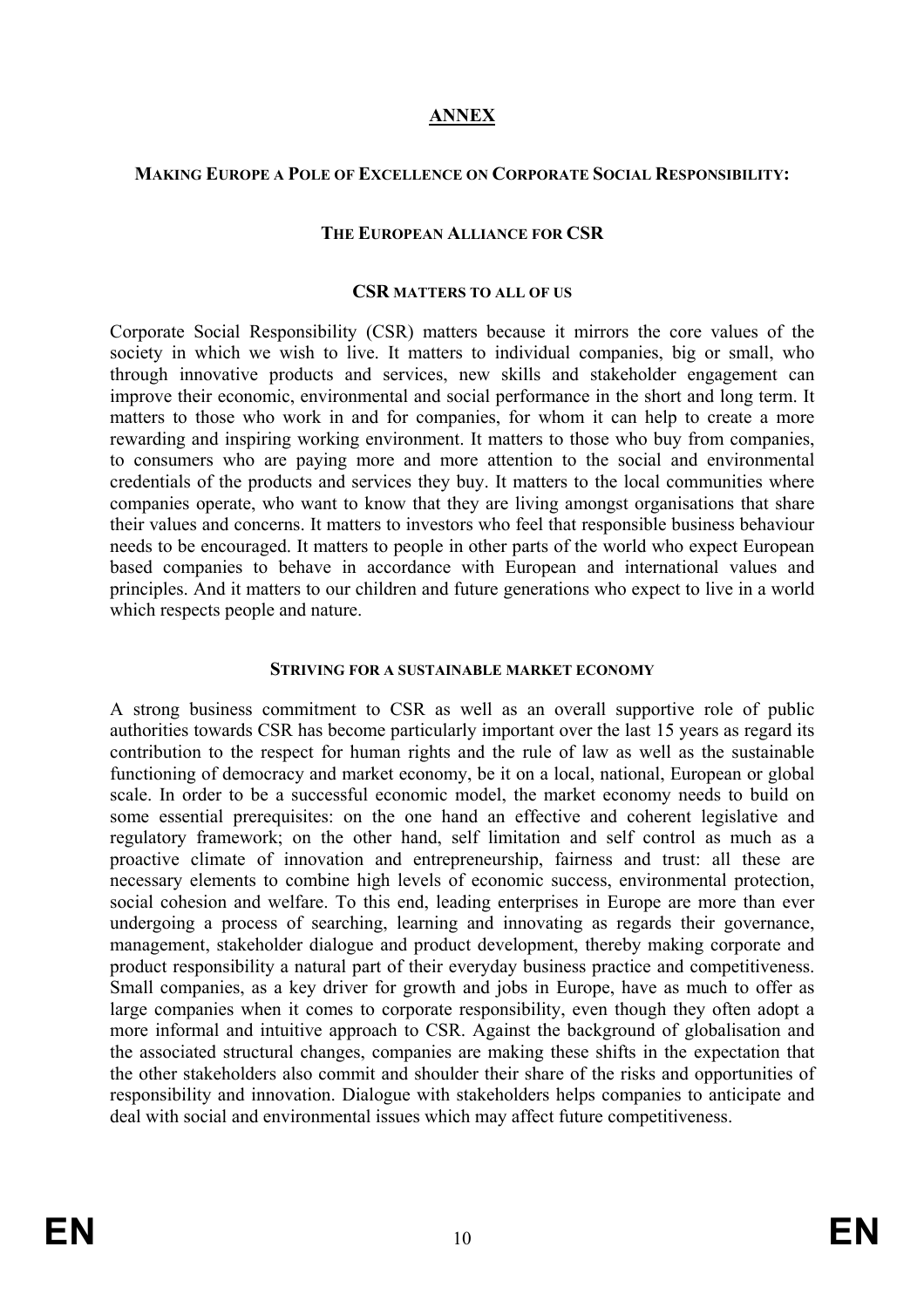## **A EUROPEAN ALLIANCE FOR CSR**

In this context, the European Commission backs members of the business community that are laying the foundations of a European Alliance for CSR. This is an open Alliance for enterprises sharing the same ambition: to make Europe a Pole of Excellence on CSR in support of a competitive and sustainable enterprise and market economy. The essence of this initiative is partnership. This partnership is based on agreement that the priorities of the European Strategy for Growth and Jobs fully respond to the challenges of increasing global competition, demographic trends and a sustainable future.

The delivery of this strategy is crucial for securing Europe's sustainable growth as much as the European way of life. The Alliance is built on the understanding that CSR can contribute to sustainable development, while enhancing Europe's innovative potential and competitiveness, thereby also contributing to employability and job creation. The Alliance seeks to promote CSR as a business opportunity creating win-win situations for companies and society and recognises that CSR is a voluntary business approach which reflects the diversity of European business. While enterprises are the primary actors in CSR, public authorities at local, national and European level have a supportive role to play in promoting it. The Alliance initiative builds on previous discussions with business and stakeholders. In particular, it draws the lessons from the European Multi-Stakeholder Forum on CSR, a major initiative facilitated by the European Commission. The Forum provided a platform for European representatives of business, employers, trade unions and civil society organisations to engage in an innovative process of learning and dialogue and to agree recommendations for more and effective CSR practice. It will also capitalise on the European Campaign to promote CSR among SMEs and the multitude of other business and employer driven initiatives. Another key driver for this Alliance is the European Roadmap for Businesses on CSR - 2010, whereby leading companies and business networks have set out their vision and priorities for a competitive and sustainable enterprise from a European perspective.

The Alliance lays the foundations for the partners to promote CSR in the future. It evolves around the following three areas of activities:

- Raising awareness and improving knowledge on CSR and reporting on its achievements
- Helping to mainstream and develop open coalitions of cooperation
- Ensuring an enabling environment for CSR

## **Raising awareness and improving knowledge on CSR and reporting on its achievements**

The Alliance will explore and support creative ways to exchange and disseminate CSR best practice, initiatives and tools with a view to making them relevant to business practitioners, policy leaders, consumers, investors and the wider public at all appropriate levels across Europe and abroad. Special attention will be paid to promoting CSR amongst enterprises of all sizes in a way that is better in tune with today's and tomorrow's realities and challenges.

The Alliance reaffirms that, building on existing initiatives, there is a need to further promote multi-disciplinary research on CSR at European level, in particular on its impact on competitiveness and sustainable development. Closer integration with universities and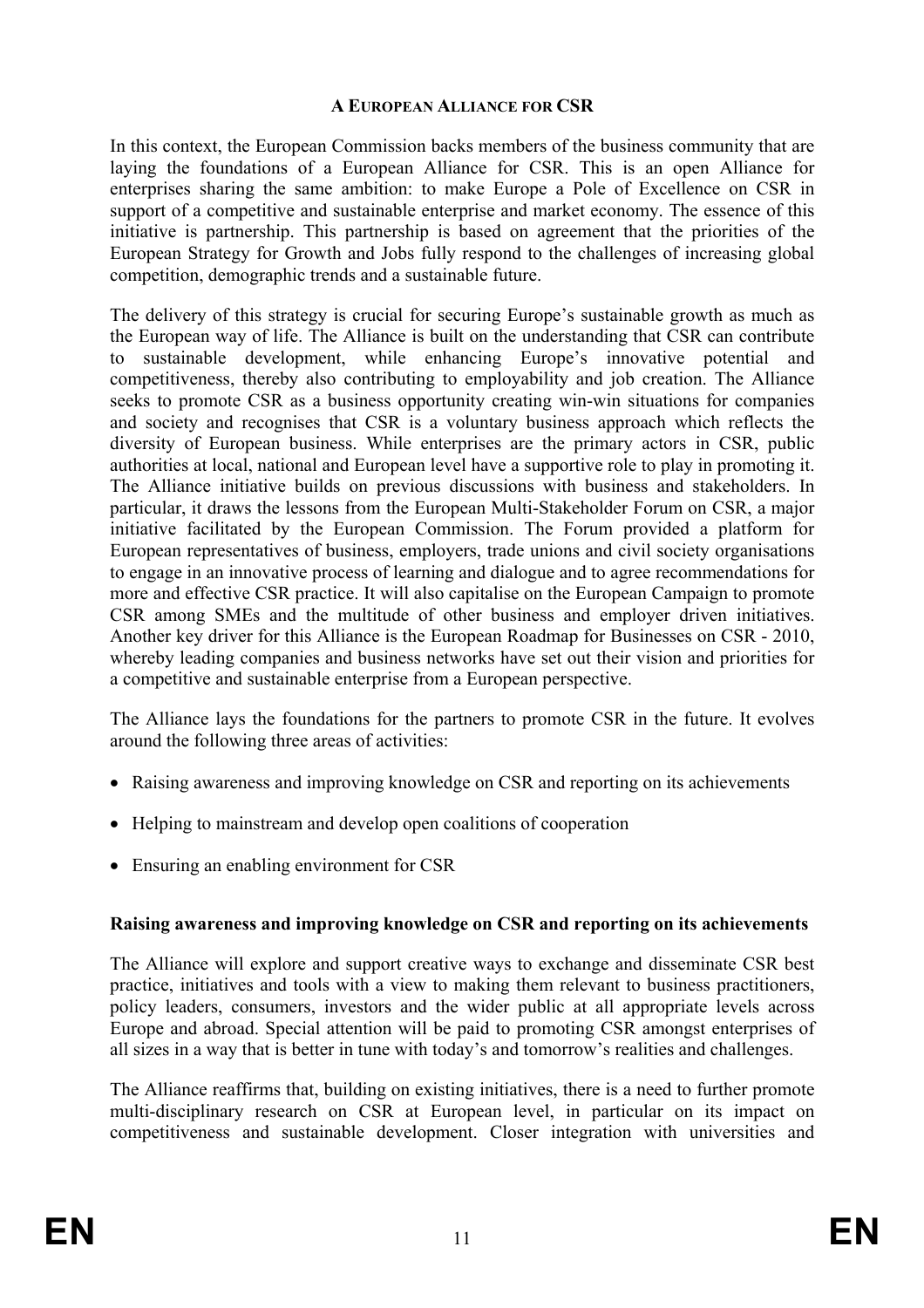scientific experts as well as continuous dialogue and cooperation with civil society are essential in this respect.

An important contribution to Europe's future competitiveness and sustainability will depend on education taking a leading role in the CSR agenda. The Alliance will encourage the integration of CSR and sustainable development related topics in traditional courses, in the curricula of future managers and graduate students, in executive education and in other educational institutions.

# **Helping to mainstream CSR and develop open coalitions of cooperation**

Considering the wide-ranging nature of CSR and the diversity of the European and international business landscape, the partners of the Alliance have identified several priority areas for action:

- Fostering innovation and entrepreneurship in sustainable technologies, products and services which address societal needs
- Helping SMEs to flourish and grow
- Assisting enterprises to integrate social and environmental considerations in their business operations, especially those in the supply chain
- Improving and developing skills for employability
- Better responding to diversity and the challenge of equal opportunities taking into account the demographic changes alongside the rapid aging of the European population
- Improving working conditions, also in cooperation with the supply chain
- Innovating in the environment field with a special focus on integrating eco efficiency and energy savings in the product and service creation process
- Enhancing pro-active dialogue and engagement with all relevant stakeholders
- Further addressing the transparency and communication challenge to make the nonfinancial performance of companies and organisations more understandable for all stakeholders and better integrated with their financial performance
- Operating outside the borders of the European Union in a socially and environmentally responsible way as companies do inside the European Union

These priority areas will be addressed by "open coalitions of cooperation" bringing together interested companies ready to tackle these issues in the form of "laboratory meetings" in order to explore and to develop joint operational projects, in partnership with relevant experts and stakeholders and with the backing of the European Commission.